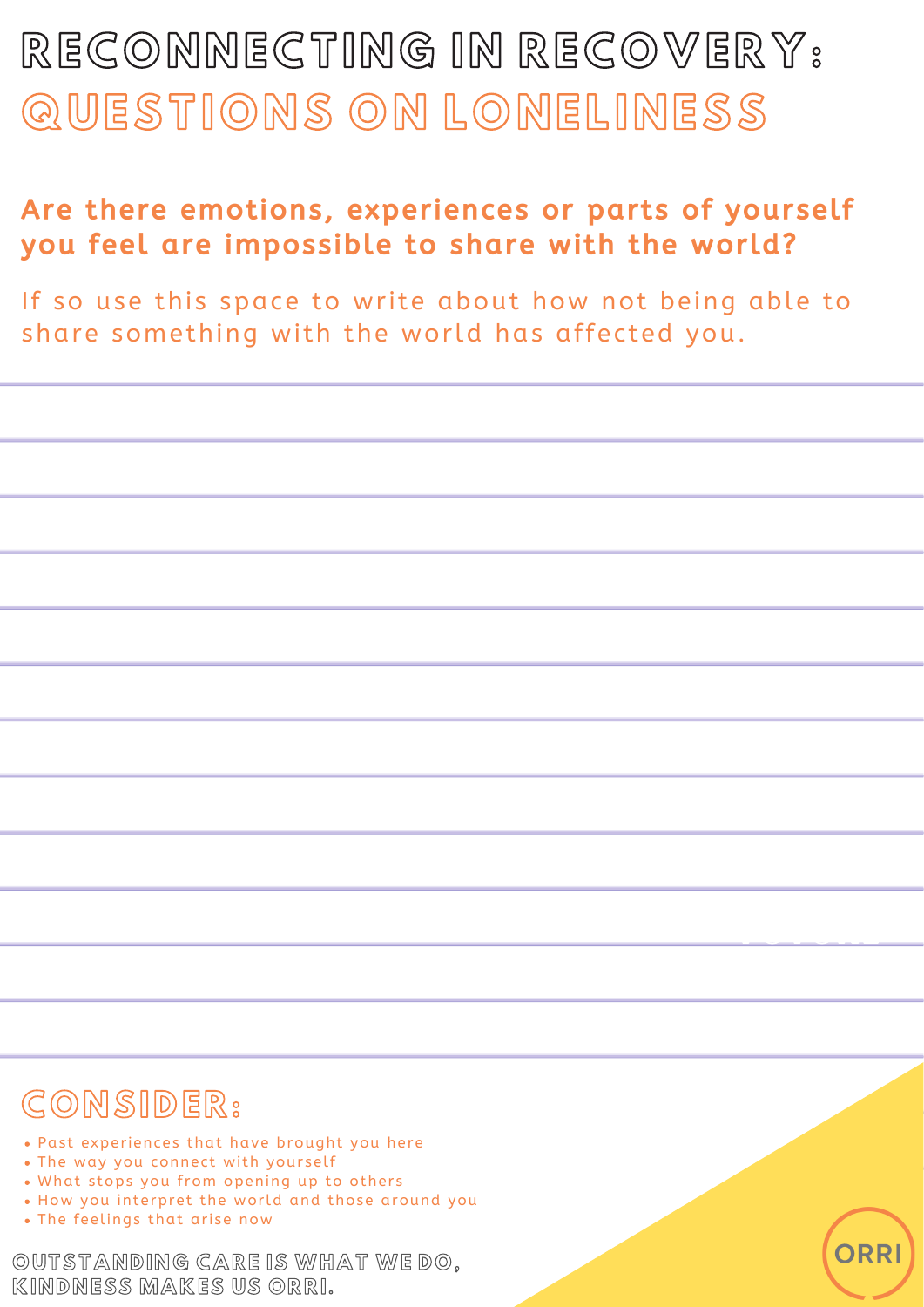OUTSTANDING CARE IS WHAT WE DO, KINDNESS MAKES US ORRI.



<u>FUTURE EN COMPAN</u>

Do you experience loneliness in isolation? Do you experience loneliness when you are with others? Do you feel you have to appear a certain way or play a certain role when in a group?

Use this space to write about these experiences.

# RECONNECTING IN RECOVERY: QUESTIONS ON LONELINESS

## CONSIDER:

- . Past experiences that have brought you here
- . The way you connect with yourself
- . What stops you from opening up to others
- How you interpret the world and those around you
- . The feelings that arise now